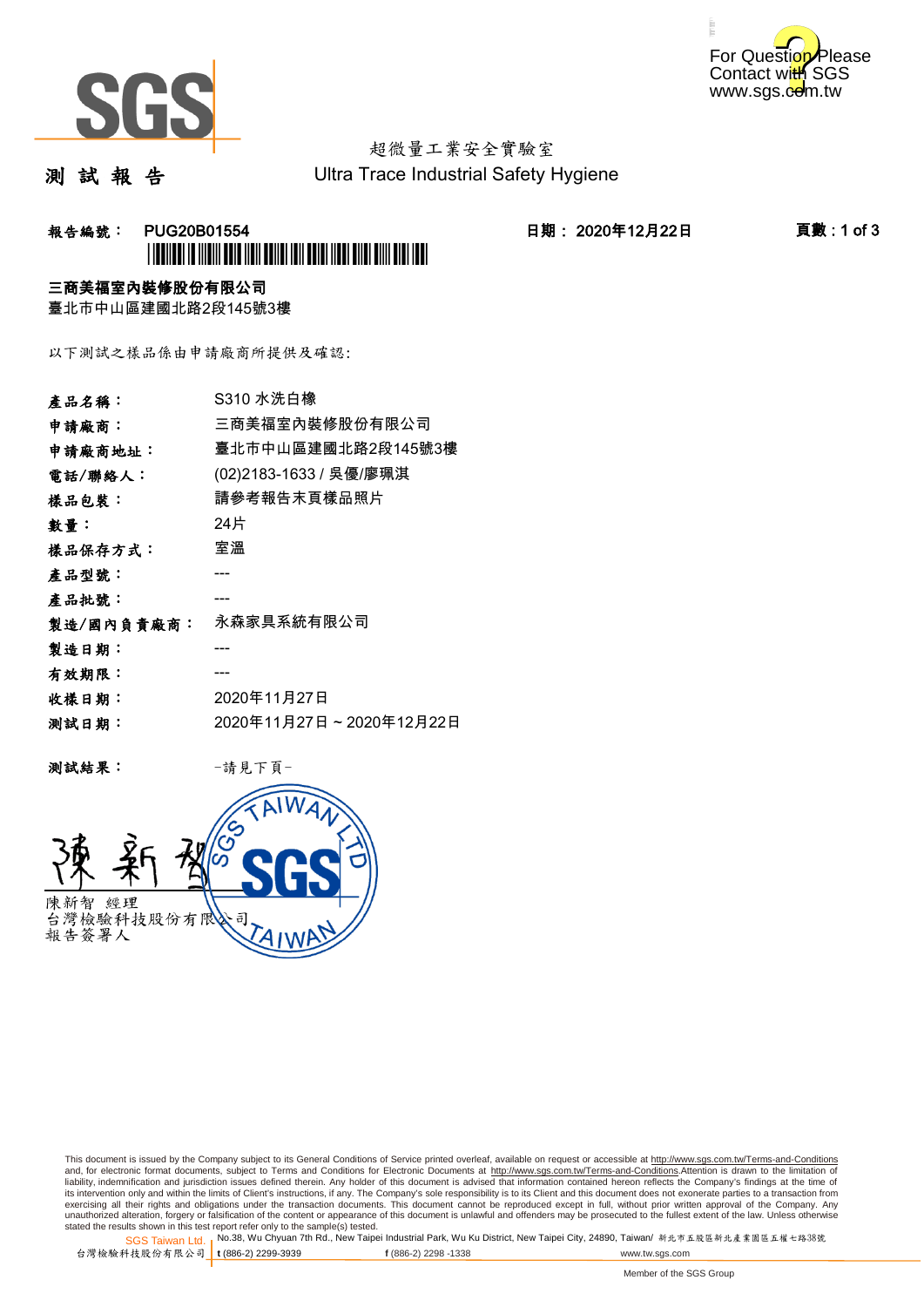

## 超微量工業安全實驗室

測 試 報 告

Ultra Trace Industrial Safety Hygiene

### 報告編號: PUG20B01554 日期: 2020年12月22日 頁數 : 2 of 3 \*PUBLICATION IS INTERFERIENCE INTERFERIENCE INTERFERIENCE INTERFERIENCE INTERFERIENCE INTERFERIENCE INTERFERIE

#### 三商美福室內裝修股份有限公司

臺北市中山區建國北路2段145號3樓

測試結果:

| 测試項目      | CAS NO.       | 測試方法                                                                                | 測試<br>結果 | 定量/偵測<br>極限 | 單位   |
|-----------|---------------|-------------------------------------------------------------------------------------|----------|-------------|------|
| 甲醛釋出量     |               | ---                                                                                 |          | ---         |      |
| 甲醛釋出量-平均值 | $50 - 00 - 0$ | 本測試參考國家標準106.11.29公布建議檢驗<br><sup> </sup> 方法-CNS2215粒片板中甲醛釋出量,以分光 <br>光度計(UV/VIS)檢測。 | 0.0746   | 0.0290      | mg/L |
| 甲醛釋出量-最大值 | $50 - 00 - 0$ |                                                                                     | 0.0746   | 0.0290      | mg/L |

備註:

1.測試報告僅就委託者之委託事項提供測試結果,不對產品合法性做判斷。

2.本測試報告之所有檢驗內容,均依委託事項執行檢驗,如有不實,願意承擔完全責任。

3. 本報告不得分離,分離使用無效。

4.若該測試項目屬於定量分析則以「定量極限」表示;若該測試項目屬於定性分析則以「偵測極限」表示。

5.低於定量極限/偵測極限之測定值以「N.D.」或「 陰性」表示。微生物測試低於定量極限以「<定量極限值」表示。

6.甲醛釋出量:

| 記號   |          | 甲醛釋出量平均值 甲醛釋出量最大值 |  |  |
|------|----------|-------------------|--|--|
|      | $0.3$ 以下 | $0.4$ 以下          |  |  |
| $-2$ | $0.5$ 以下 | $0.7$ 以下          |  |  |
| ົ່າ  | $1.5$ 以下 | 2.1以下             |  |  |

- END -

This document is issued by the Company subject to its General Conditions of Service printed overleaf, available on request or accessible at http://www.sgs.com.tw/Terms-and-Conditions and, for electronic format documents, subject to Terms and Conditions for Electronic Documents at http://www.sgs.com.tw/Terms-and-Conditions.Attention is drawn to the limitation of liability, indemnification and jurisdiction issues defined therein. Any holder of this document is advised that information contained hereon reflects the Company's findings at the time of<br>its intervention only and within t exercising all their rights and obligations under the transaction documents. This document cannot be reproduced except in full, without prior written approval of the Company. Any<br>unauthorized alteration, forgery or falsifi

SGS Taiwan Ltd. 1 stated the results shown in this test report refer only to the sample(s) tested.<br>Stated the results shown in this test report refer only to the sample(s) tested.

台灣檢驗科技股份有限公司

**t** (886-2) 2299-3939 **f** (886-2) 2298 -1338 www.tw.sgs.com